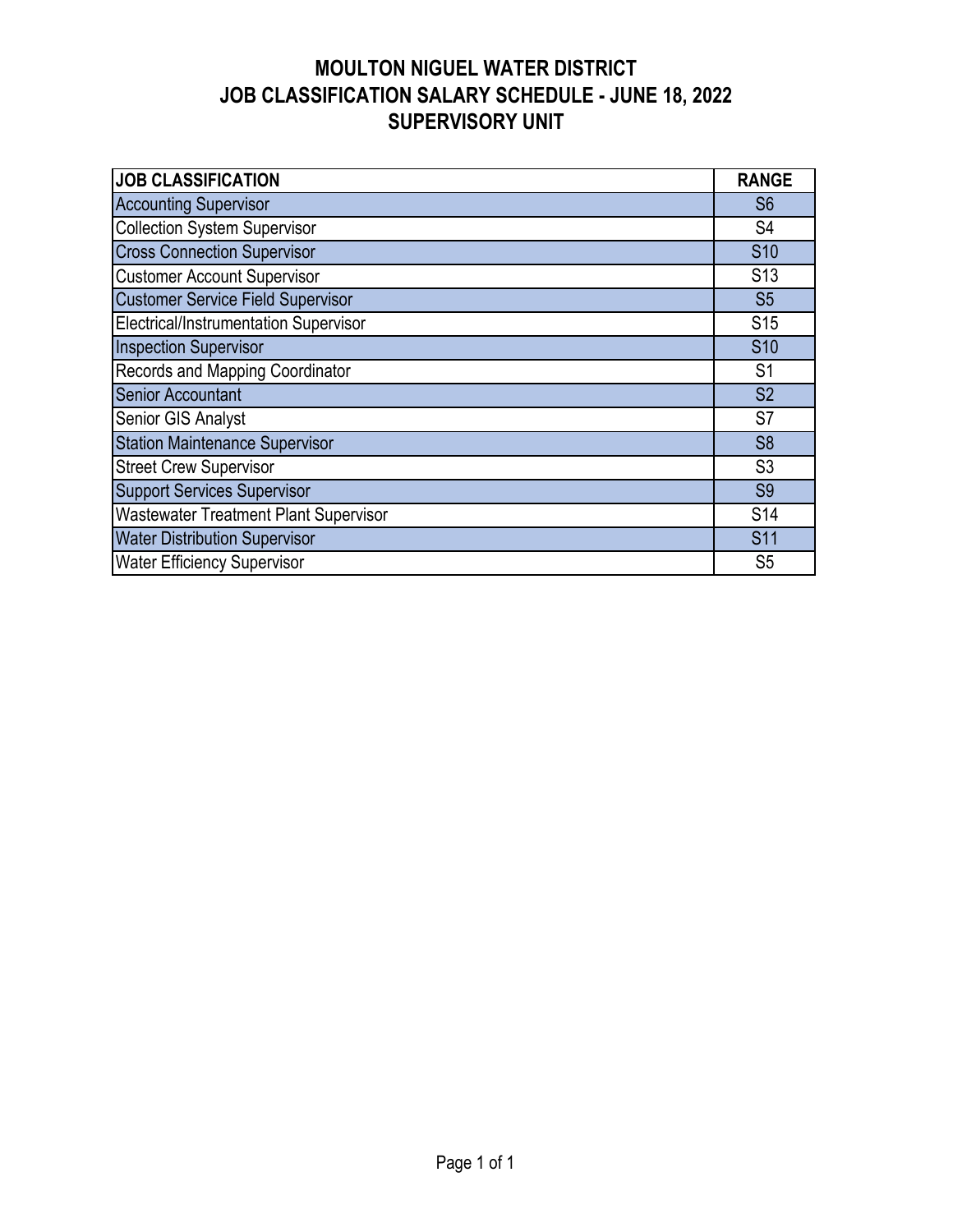## **MOULTON NIGUEL WATER DISTRICT JOB CLASSIFICATION SALARY SCHEDULE - JUNE 18, 2022 SUPERVISORY UNIT**

| <b>JOB CLASSIFICATION</b>                | Range           | Frequency         | Step 1             | Step 2             | Step 3             | Step 4              | Step 5            | Step 6              | Step 7              | Step 8              | Step 9              | Step 10             | Step 11            |
|------------------------------------------|-----------------|-------------------|--------------------|--------------------|--------------------|---------------------|-------------------|---------------------|---------------------|---------------------|---------------------|---------------------|--------------------|
| Records and Mapping Coordinator          |                 | Monthly           | 6,089.20           | 6,241.73           | 6,397.73           | 6,557.20            | 6,721.87          | 6,890.00            | 7,061.60            | 7,238.40            | 7,418.67            | 7,604.13            | 7,794.80           |
|                                          | S <sub>1</sub>  | Hourly            | 35.13              | 36.01              | 36.91              | 37.83               | 38.78             | 39.75               | 40.74               | 41.76               | 42.80               | 43.87               | 44.97              |
|                                          |                 | Annually          | 73,070.40          | 74,900.80          | 76,772.80          | 78,686.40           | 80,662.40         | 82,680.00           | 84,739.20           | 86,860.80           | 89,024.00           | 91,249.60           | 93,537.60          |
|                                          |                 |                   |                    |                    |                    |                     |                   |                     |                     |                     |                     |                     |                    |
| <b>Senior Accountant</b>                 |                 | Monthly           | 6,749.60           | 6,917.73           | 7,091.07           | 7,267.87            | 7,449.87          | 7,637.07            | 7,827.73            | 8,023.60            | 8,222.93            | 8,429.20            | 8,640.67           |
|                                          | S <sub>2</sub>  | Hourly            | 38.94              | 39.91              | 40.91              | 41.93               | 42.98             | 44.06               | 45.16               | 46.29               | 47.44               | 48.63               | 49.85              |
|                                          |                 | Annually          | 80,995.20          | 83,012.80          | 85,092.80          | 87,214.40           | 89,398.40         | 91,644.80           | 93,932.80           | 96,283.20           | 98,675.20           | 101,150.40          | 103,688.00         |
|                                          |                 |                   |                    |                    | 7,638.80           |                     |                   |                     | 8,432.67            | 8,644.13            | 8,859.07            | 9,080.93            | 9,308.00           |
| <b>Street Crew Supervisor</b>            | S <sub>3</sub>  | Monthly<br>Hourly | 7,271.33<br>41.95  | 7,453.33<br>43.00  | 44.07              | 7,831.20<br>45.18   | 8,025.33<br>46.30 | 8,226.40<br>47.46   | 48.65               | 49.87               | 51.11               | 52.39               | 53.70              |
|                                          |                 | Annually          | 87,256.00          | 89,440.00          | 91,665.60          | 93,974.40           | 96,304.00         | 98,716.80           | 101,192.00          | 103,729.60          | 106,308.80          | 108,971.20          | 111,696.00         |
|                                          |                 |                   |                    |                    |                    |                     |                   |                     |                     |                     |                     |                     |                    |
| <b>Collection System Supervisor</b>      |                 | Monthly           | 7,285.20           | 7,467.20           | 7,654.40           | 7,845.07            | 8,040.93          | 8,242.00            | 8,448.27            | 8,659.73            | 8,876.40            | 9,098.27            | 9,325.33           |
|                                          | S <sub>4</sub>  | Hourly            | 42.03              | 43.08              | 44.16              | 45.26               | 46.39             | 47.55               | 48.74               | 49.96               | 51.21               | 52.49               | 53.80              |
|                                          |                 | Annually          | 87,422.40          | 89,606.40          | 91,852.80          | 94,140.80           | 96,491.20         | 98,904.00           | 101,379.20          | 103,916.80          | 106,516.80          | 109,179.20          | 111,904.00         |
|                                          |                 |                   |                    |                    |                    |                     |                   |                     |                     |                     |                     |                     |                    |
| <b>Customer Service Field Supervisor</b> |                 | Monthly           | 7,422.13           | 7,607.60           | 7,798.27           | 7,992.40            | 8,193.47          | 8,398.00            | 8,607.73            | 8,822.67            | 9,042.80            | 9,269.87            | 9,500.40           |
| <b>Water Efficiency Supervisor</b>       | S <sub>5</sub>  | Hourly            | 42.82              | 43.89              | 44.99              | 46.11               | 47.27             | 48.45               | 49.66               | 50.90               | 52.17               | 53.48               | 54.81              |
|                                          |                 | Annually          | 89,065.60          | 91,291.20          | 93,579.20          | 95,908.80           | 98,321.60         | 100,776.00          | 103,292.80          | 105,872.00          | 108,513.60          | 111,238.40          | 114,004.80         |
|                                          |                 |                   |                    |                    |                    |                     |                   |                     |                     |                     |                     |                     |                    |
| <b>Accounting Supervisor</b>             |                 | Monthly           | 7,595.47           | 7,786.13           | 7,980.27           | 8,179.60            | 8,384.13          | 8,593.87            | 8,808.80            | 9,028.93            | 9,254.27            | 9,486.53            | 9,722.27           |
|                                          | S <sub>6</sub>  | Hourly            | 43.82              | 44.92              | 46.04              | 47.19               | 48.37             | 49.58               | 50.82               | 52.09               | 53.39               | 54.73               | 56.09              |
|                                          |                 | Annually          | 91,145.60          | 93,433.60          | 95,763.20          | 98,155.20           | 100,609.60        | 103,126.40          | 105,705.60          | 108,347.20          | 111,051.20          | 113,838.40          | 116,667.20         |
|                                          |                 |                   |                    |                    |                    |                     |                   |                     |                     |                     |                     |                     |                    |
| Senior GIS Analyst                       |                 | Monthly           | 7,702.93           | 7,895.33           | 8,092.93           | 8,295.73            | 8,502.00          | 8,715.20            | 8,933.60            | 9,157.20            | 9,386.00            | 9,620.00            | 9,860.93           |
|                                          | S7              | Hourly            | 44.44              | 45.55              | 46.69              | 47.86               | 49.05             | 50.28               | 51.54               | 52.83               | 54.15               | 55.50               | 56.89              |
|                                          |                 | Annually          | 92,435.20          | 94,744.00          | 97,115.20          | 99,548.80           | 102,024.00        | 104,582.40          | 107,203.20          | 109,886.40          | 112,632.00          | 115,440.00          | 118,331.20         |
|                                          |                 |                   |                    |                    |                    |                     |                   |                     |                     |                     |                     |                     |                    |
| Station Maintenance Supervisor           |                 | Monthly           | 7,720.27           | 7,912.67           | 8,110.27           | 8,313.07            | 8,521.07          | 8,734.27            | 8,952.67            | 9,176.27            | 9,406.80            | 9,640.80            | 9,881.73           |
|                                          | S <sub>8</sub>  | Hourly            | 44.54              | 45.65              | 46.79              | 47.96               | 49.16             | 50.39               | 51.65               | 52.94               | 54.27               | 55.62               | 57.01              |
|                                          |                 | Annually          | 92,643.20          | 94,952.00          | 97,323.20          | 99,756.80           | 102,252.80        | 104,811.20          | 107,432.00          | 110,115.20          | 112,881.60          | 115,689.60          | 118,580.80         |
|                                          |                 |                   |                    |                    |                    |                     |                   |                     |                     |                     |                     |                     |                    |
| <b>Support Services Supervisor</b>       |                 | Monthly           | 7,741.07           | 7,935.20           | 8,132.80           | 8,335.60            | 8,545.33          | 8,758.53            | 8,976.93            | 9,202.27            | 9,431.07            | 9,666.80            | 9,909.47           |
|                                          | S <sub>9</sub>  | Hourly            | 44.66<br>92,892.80 | 45.78<br>95,222.40 | 46.92<br>97,593.60 | 48.09<br>100,027.20 | 49.30             | 50.53<br>105,102.40 | 51.79<br>107,723.20 | 53.09<br>110,427.20 | 54.41<br>113,172.80 | 55.77<br>116,001.60 | 57.17              |
|                                          |                 | Annually          |                    |                    |                    |                     | 102,544.00        |                     |                     |                     |                     |                     | 118,913.60         |
|                                          |                 |                   |                    |                    |                    |                     |                   |                     |                     |                     |                     |                     |                    |
| <b>Cross Connection Supervisor</b>       | S <sub>10</sub> | Monthly           | 7,871.07<br>45.41  | 8,068.67<br>46.55  | 8,269.73<br>47.71  | 8,476.00<br>48.90   | 8,687.47<br>50.12 | 8,905.87<br>51.38   | 9,127.73<br>52.66   | 9,356.53<br>53.98   | 9,590.53<br>55.33   | 9,829.73<br>56.71   | 10,075.87<br>58.13 |
| <b>Inspection Supervisor</b>             |                 | Hourly            | 94,452.80          | 96,824.00          | 99,236.80          | 101,712.00          | 104,249.60        | 106,870.40          | 109,532.80          | 112,278.40          | 115,086.40          | 117,956.80          | 120,910.40         |
|                                          |                 | Annually          |                    |                    |                    |                     |                   |                     |                     |                     |                     |                     |                    |
| <b>Water Distribution Supervisor</b>     |                 | Monthly           | 7,980.27           | 8,179.60           | 8,384.13           | 8,593.87            | 8,808.80          | 9,028.93            | 9,254.27            | 9,486.53            | 9,724.00            | 9,966.67            | 10,216.27          |
|                                          | S <sub>11</sub> | Hourly            | 46.04              | 47.19              | 48.37              | 49.58               | 50.82             | 52.09               | 53.39               | 54.73               | 56.10               | 57.50               | 58.94              |
|                                          |                 | Annually          | 95,763.20          | 98,155.20          | 100,609.60         | 103,126.40          | 105,705.60        | 108,347.20          | 111,051.20          | 113,838.40          | 116,688.00          | 119,600.00          | 122,595.20         |
|                                          |                 |                   |                    |                    |                    |                     |                   |                     |                     |                     |                     |                     |                    |

**These job classifications are Non-Exempt 2.5% Increase Between Each Step**